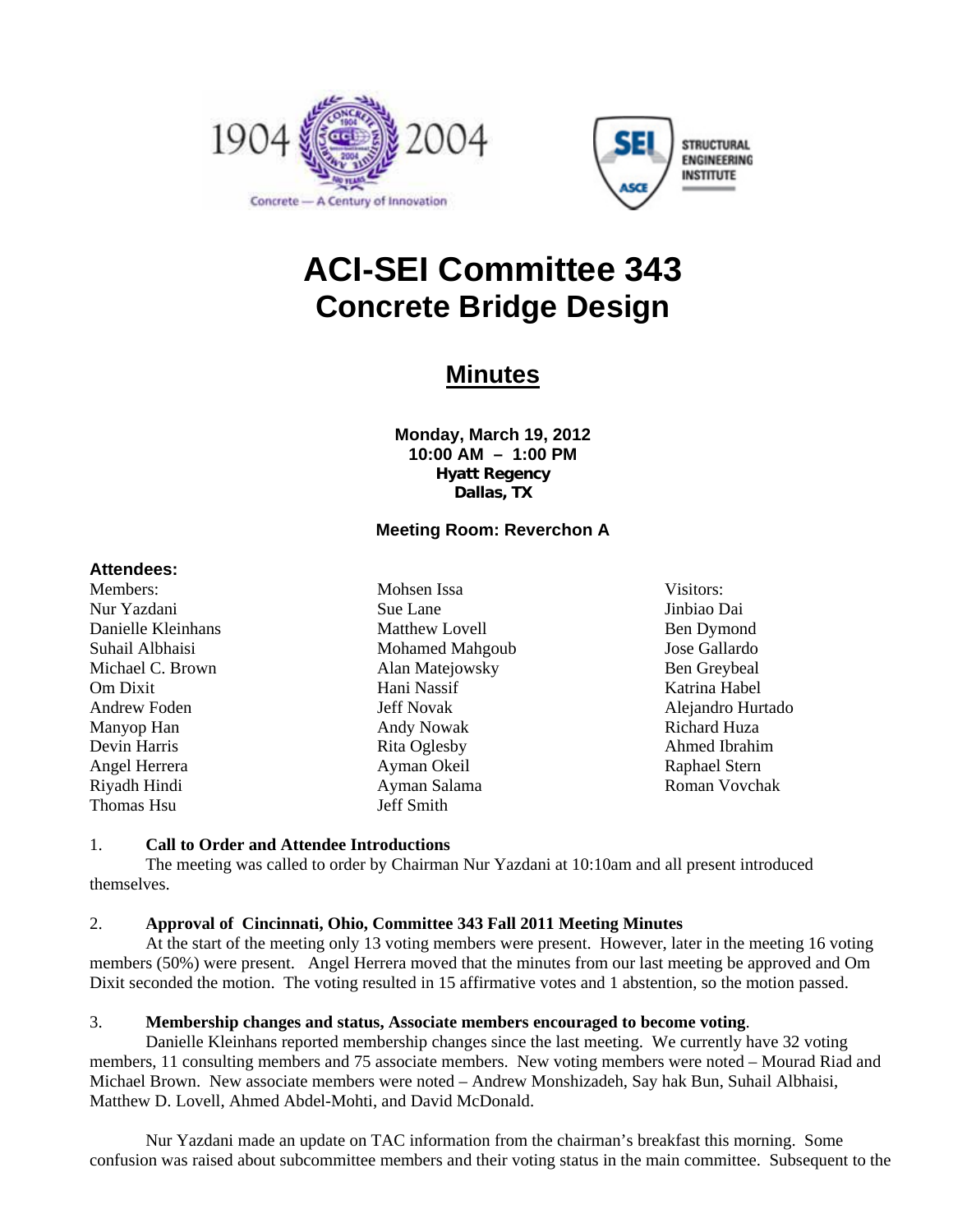meeting, this was clarified to indicate that subcommittee members must be voting members of the subcommittee, but they need not be voting members of the main committee. Members are allowed 3 document downloads per year from the ACI website. Committees may create video productions along with publications. Web-based technical sessions for ACI conventions are available. Trey Hamilton will become our TAC contact at the next convention since Hani Nassif will be stepping down from TAC.

Om Dixit asked whether it is possible to ask TAC about telephone or video conference capabilities at committee meetings at conventions. Hani Nassif indicated that TAC had discussed this in detail, however, have determined it to be cost prohibitive and not possible. Some committees have called specific members who could not attend (for example, if they had cast a negative vote that needed to be resolved).

#### 4. **Status of Committee 343 Conference Technical Sessions**

 Spring 2012 - Dallas, TX *(Theme: The Art of Concrete)* "Integral Abutment Bridges" Riyadh Hindi and Mohamed Mahgoub This session will be Monday afternoon (4 - 6pm) in Reunion A and will be moderated by Riyadh Hindi.

 Fall 2012 – Toronto, CA *(Theme: Forming Our Future)*  "Past and Future of Concrete Bridges" – jointly with Committee 345 Hani Nassif

 Due to limited space availability, this session will be submitted for a future convention. Hani Nassif will alert the committee at which convention this will be conducted.

 Spring 2013 – Minneapolis, MN (*Theme: Responsibility in Concrete*) Sessions TBD

 Nur Yazdani asked for suggestions for sessions. None were voiced during the meeting. Any ideas should be communicated by email to Nur and Danielle.

 SEI Structures Congress, 2012, Chicago, IL "Design of Concrete Bridges with Innovative Materials" Nur Yazdani

 This session will be conducted on Friday afternoon at the Congress. All attending the Congress are encouraged to attend the session.

 SEI Structures Congress 2013 – Pittsburgh, PA Sessions TBD The deadline to submit papers and session ideas is in June and can be submitted online.

### 5. **FHWA Long Term Bridge Performance Program**

An update on the LTBP program was presented by Sue Lane from FHWA. She reported on the goals of the research and the work that has been done to date to identify states' needs, protocols, and research objectives. Some upcoming events are the Industry Meeting which will be conducted in May 2012. This will be an opening meeting and many of those submitting RFI responses will be asked to attend and present their ideas. Expert task groups on the topics of durability and preservation, evaluation and monitoring, and traffic and truck weights will be established with their first meetings to occur in April and May of 2012. The next meeting of the TRB advisory committee will be held in May 2012. Additional information on the LTBP program can be found at: http://www.fhwa.dot.gov/ research/tfhrc/programs/infrastructure/structures/ltbp/. A current solicitation for contractors is also advertised currently with a deadline of April 3<sup>rd</sup>. More information can be found at FedBizOpps.gov at https://www.fbo.gov/index?\_paction=post (In the keyword search, type in: DTFH61-12-R-00013).

#### 6. **On-going Business**

A. 343-F: Sub-committee for ACI 358.1R-03

"Analysis and Design of Reinforced and Prestressed-Concrete Guideway Structures"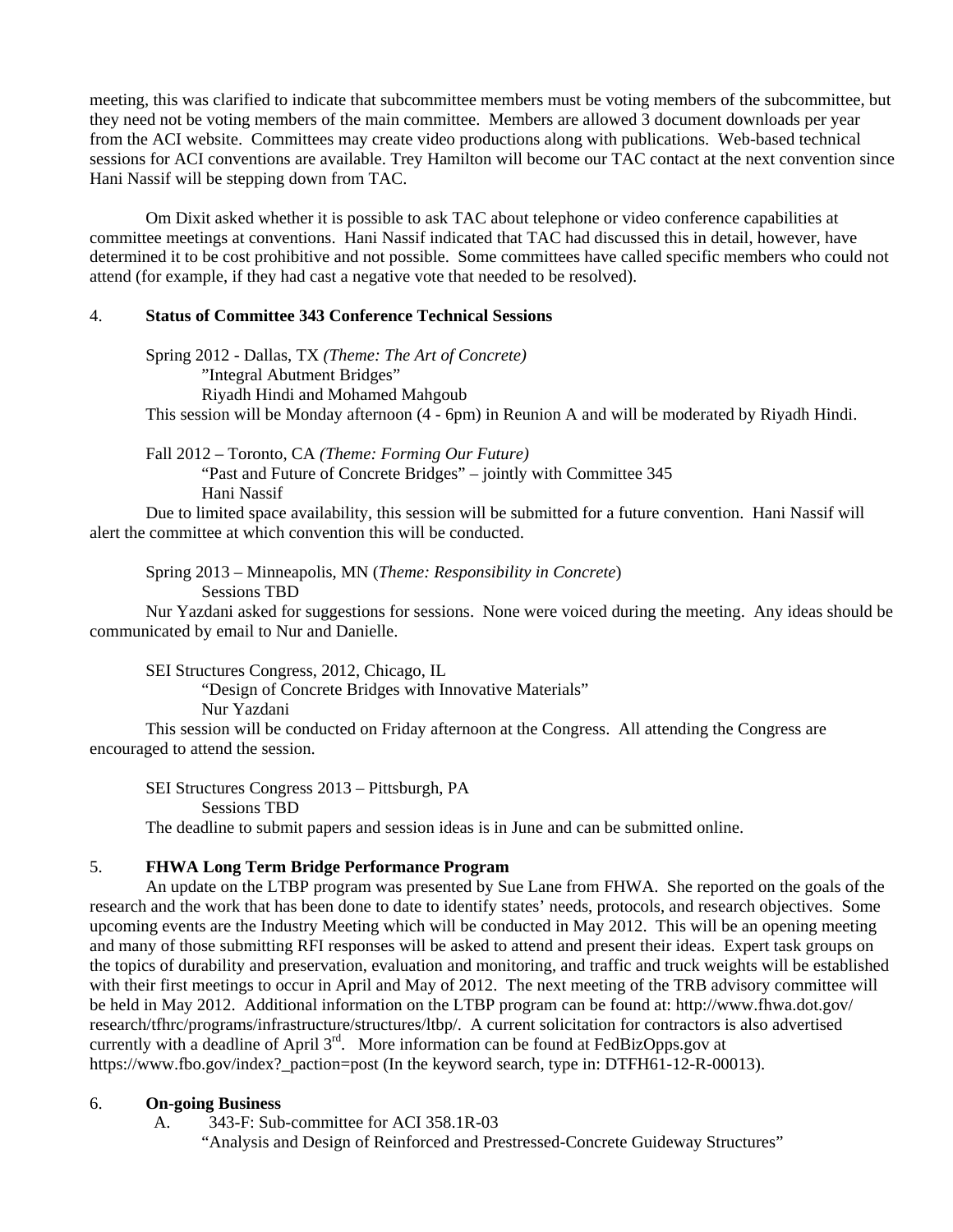Bruce Kates was unable to attend the meeting. Nur Yazdani provided an update on behalf of the subcommittee. The response to the comments from TAC and the subsequent changes to the document were balloted recently with the ballot closing on March  $15<sup>th</sup>$ . There was 1 negative vote that will need to be resolved. Nur indicated that Bruce and he believe that this can be accomplished through discussions with the voter. Nur thanked all that voted. For the document to be reviewed by TAC at their summer meeting in June, the document and responses would be due by April 10<sup>th</sup>. Hani Nassif had asked for an extension until October from TAC which was granted. Nur indicated that the subcommittee is confident that they can address the ballot comments and provide all to TAC in April. Hani urged the committee to use the meeting today to address the negative vote and/or other comments Nur indicated that the subcommittee was not ready for a resolution at this meeting.. The subcommittee will work in the coming weeks to address all comments and the negative vote. Hani expressed concern about progress and that the document must be completed by this new deadline.

B. Sub-committees for ACI 343R-95

"Analysis and Design of Reinforced Concrete Bridge Structures"

a. 343-A: Design Riyadh Hindi This chapter is essentially done, but has not been balloted. The subcommittee met on Sunday and had agreed to remove some sections and they want some guidance from the editorial subcommittee.

b. 343-C: Preliminary Design Claudia Pulido This chapter is done, and has been balloted previously.

c. 343-D: Loads Andrej Nowak This chapter is done, and has been balloted previously.

d. 343-E: Analysis Sameh Badie This chapter is done, and has been balloted previously.

e. Material Hani Nassif

 Hani reported that this chapter is 90% complete and should be ready for committee ballot in April. It was asked if this chapter addresses self-consolidating concrete (SCC). Hani indicated that it does not; he will look into it. Perhaps the deck design document (see summary below) could include a section on this topic.

f. General Conditions Barney Frankl

It was noted that this chapter had been renamed as "Requirements for bridges" at the last meeting. Nur has reached out to Barney who is still interested in working on the chapter. Nur will work with Barney to complete or finish himself if Barney is not responsive.

g. Detailing and Constructability TBD Nur reported that Mohsen Issa has accepted the responsibility to chair this subcommittee. Mohsen indicated that he could have an outline of the chapter within two weeks. Nur will send the information that the previous chair had compiled to Mohsen.

Hani had requested an extension for this document as well. A one-year extension was granted. Nur expressed hope that the document could be completed this summer, perhaps by August. Some noted this was very aggressive and may be optimistic especially in light of the work needed by the editorial subcommittee.

C. 343-B: Sub-committee on Bridge Deck Design

Shri Bhide was not able to attend the meeting. Hani Nassif provided an update on behalf of the subcommittee. The subcommittee met last week via conference call and this morning here at the convention. At these meeting the outline and assignment of sections was discussed. Progress was made on both items. The overall timeline was delayed however. It was noted that the previous ITG contained information for Chapter 4 and 5 of this new document.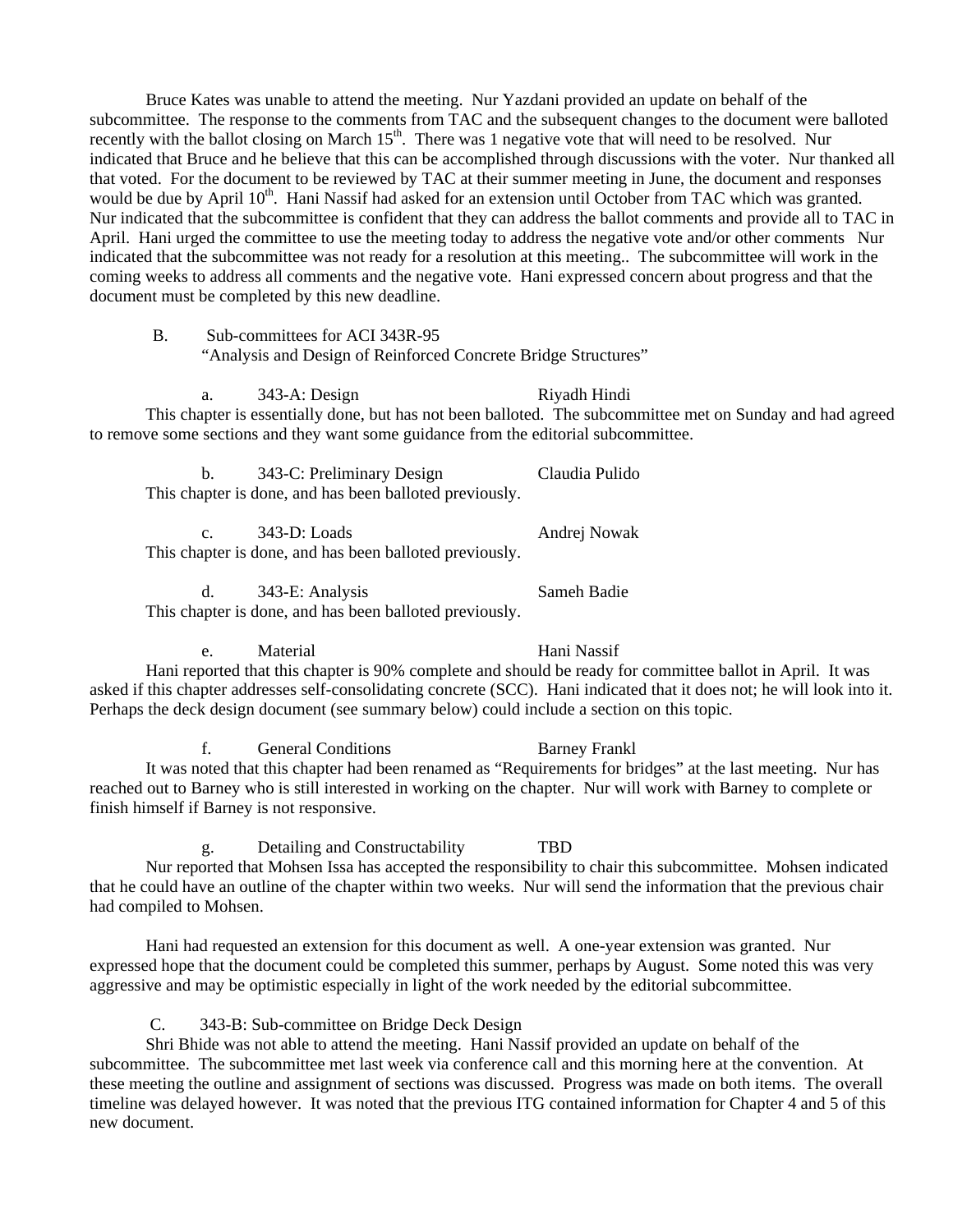#### D. Editorial Sub-committee **Committee** Om Dixit

Hani urged the editorial subcommittee to get working on this effort immediately. Michael Brown is now working closely with Om Dixit on this effort. All subcommittee chairs are members of the subcommittee as well. The subcommittee chairs could alternatively suggest someone else from the subcommittee to fill this role, but all need to be active based on potential changes to all sections as a result of this effort.

Om requested MSWord copies of all of the chapters/outlines of chapters. Nur will send these all to Om, Michael, and Danielle. Danielle will post them on the committee website. Om mentioned the length of the document and formatting of the sections/headings will require significant effort.

A draft of the outline, based on information provided to date, was circulated to all present. Hani expressed concern over the length of the document.

Michael requested the latest chapter/outline versions as soon as possible. Chairs should send to Michael, Om, Danielle and Nur. Om and Michael will work in the next weeks to further compile the outline of the overall document. They will review and suggest changes in order to address apparent redundancy. The goal will be to hold a conference call of the subcommittee sometime in May to address these potential changes. Then the outline will be balloted within the main committee by June. This approved outline will provide guidance to the chapters that are under development.

One comment to be addressed in this effort will be what to do with the appendices of the design chapter. It was noted that these appendices contain valuable design examples. It was noted that they could be published separately or with the document. Further consideration is needed.

#### 7. **New Business**

No new business was raised.

#### 8. **Announcements**

A. Upcoming Technical Meetings of Interest

| 1. | <b>ASCE-SEI Structures Congress</b>    | March 29-31, 2012    | Chicago, IL       |
|----|----------------------------------------|----------------------|-------------------|
| 2. | BridgeLife 2012                        | April 10-12, 2012    | Ottawa, Canada    |
| 3. | <b>ICRI</b> Convention                 | April 18-20, 2012    | Quebec, Canada    |
| 4. | <b>Bridge Engineering Conference</b>   | May 13-15, 2012      | Poland            |
| 5. | <b>International Bridge Conference</b> | June 10-13, 2012     | Pittsburgh, PA    |
| 6. | FIB Symposium                          | June 11-14, 2012     | Stockholm, Sweden |
| 7. | <b>AASHTO Bridge Meeting</b>           | July 8-12, 2012      | Austin, TX        |
| 8. | <b>IABMAS</b>                          | July 8-12, 2012      | Italy             |
| 9. | PCI Convention & Bridge Conference     | Sept 29- Oct 3, 2012 | Nashville, TN     |
|    |                                        |                      |                   |

#### 9. **Next Meeting**

 Fall Convention 2012 will be October 21-25, 2012 in Toronto, Canada ACI-SEI Committee 343 will request to meet again on Monday morning at 10 AM.

#### **Adjourn**

The meeting was adjourned at 11:51am.